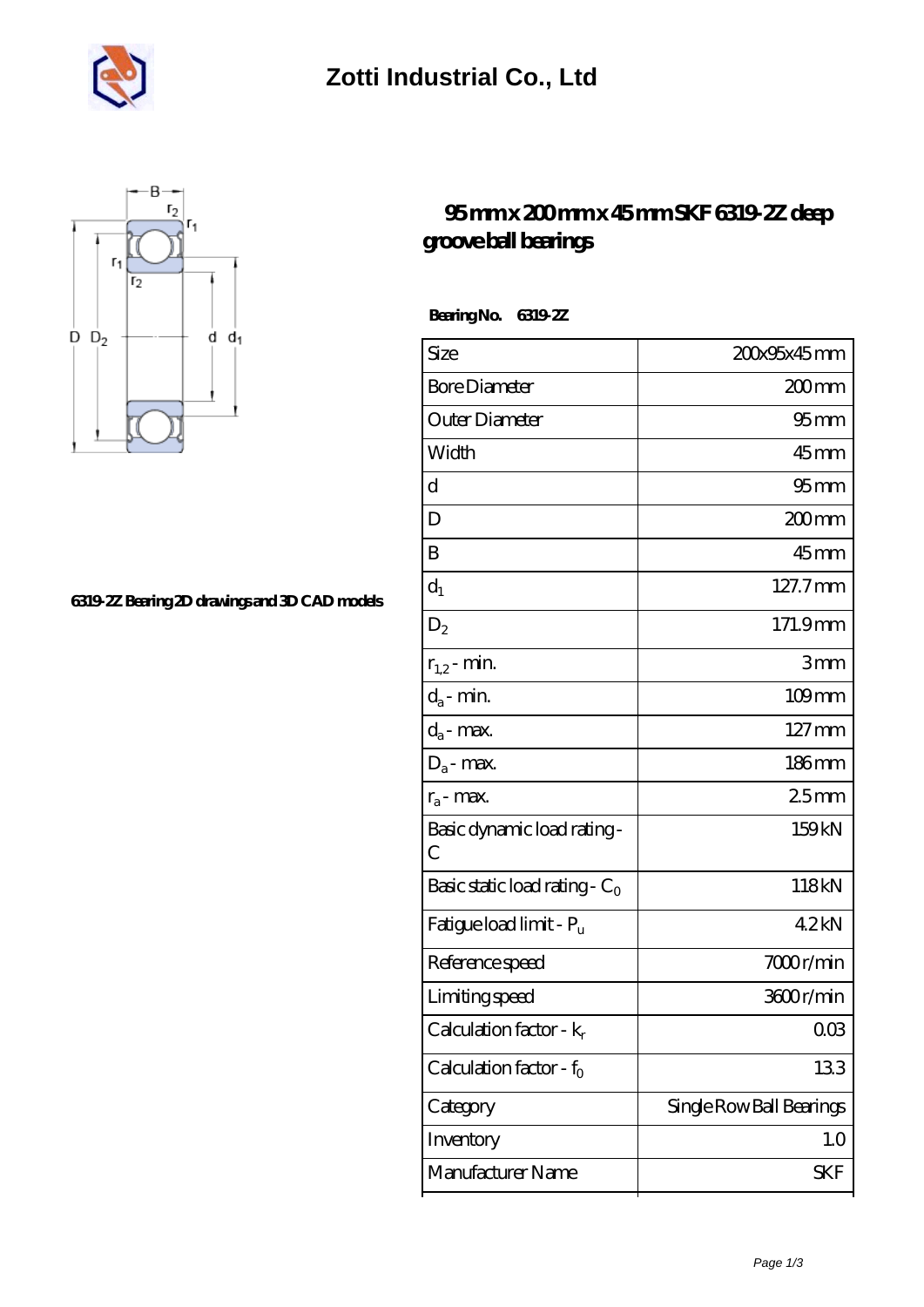

## **[Zotti Industrial Co., Ltd](https://m.musik-graz.net)**

| Minimum Buy Quantity               | N/A                                                                                                                                                                                                                             |
|------------------------------------|---------------------------------------------------------------------------------------------------------------------------------------------------------------------------------------------------------------------------------|
| Weight/Kilogram                    | 5835                                                                                                                                                                                                                            |
| Product Group                      | <b>BOO308</b>                                                                                                                                                                                                                   |
| Enclosure                          | 2 Metal Shields                                                                                                                                                                                                                 |
| Precision Class                    | ABEC 1   ISO PO                                                                                                                                                                                                                 |
| Maximum Capacity / Filling<br>Slot | No                                                                                                                                                                                                                              |
| Rolling Element                    | <b>Ball Bearing</b>                                                                                                                                                                                                             |
| Snap Ring                          | No                                                                                                                                                                                                                              |
| Internal Special Features          | No                                                                                                                                                                                                                              |
| Cage Material                      | Steel                                                                                                                                                                                                                           |
| Internal Clearance                 | CO-Medium                                                                                                                                                                                                                       |
| Inch - Metric                      | Metric                                                                                                                                                                                                                          |
| Long Description                   | 95MM Bore; 200MM<br>Outside Diameter; 45MM<br>Outer Race Width; 2Metal<br>Shields; Ball Bearing; ABEC<br>1   ISO PO, No Filling Slot;<br>No Snap Ring, No Internal<br>Special Features,<br>CO Medium Internal<br>Clearance; Ste |
| <b>Other Features</b>              | Deep Groove                                                                                                                                                                                                                     |
| Category                           | Single Row Ball Bearing                                                                                                                                                                                                         |
| <b>UNSPSC</b>                      | 31171504                                                                                                                                                                                                                        |
| Harmonized Tariff Code             | 8482.105068                                                                                                                                                                                                                     |
| Noun                               | Bearing                                                                                                                                                                                                                         |
| Keyword String                     | Ball                                                                                                                                                                                                                            |
| Manufacturer URL                   | http://www.skf.com                                                                                                                                                                                                              |
| Manufacturer Item Number           | 6319-2Z                                                                                                                                                                                                                         |
| Weight/LBS                         | 131245                                                                                                                                                                                                                          |
| Bore                               | 374Inch   95 Millimeter                                                                                                                                                                                                         |
| Outer Race Width                   | 1.772Inch   45 Millimeter                                                                                                                                                                                                       |
| Inner Race Width                   | OInch   OMillimeter                                                                                                                                                                                                             |
| Outside Diameter                   | 7.874 Inch   200 Millimeter                                                                                                                                                                                                     |